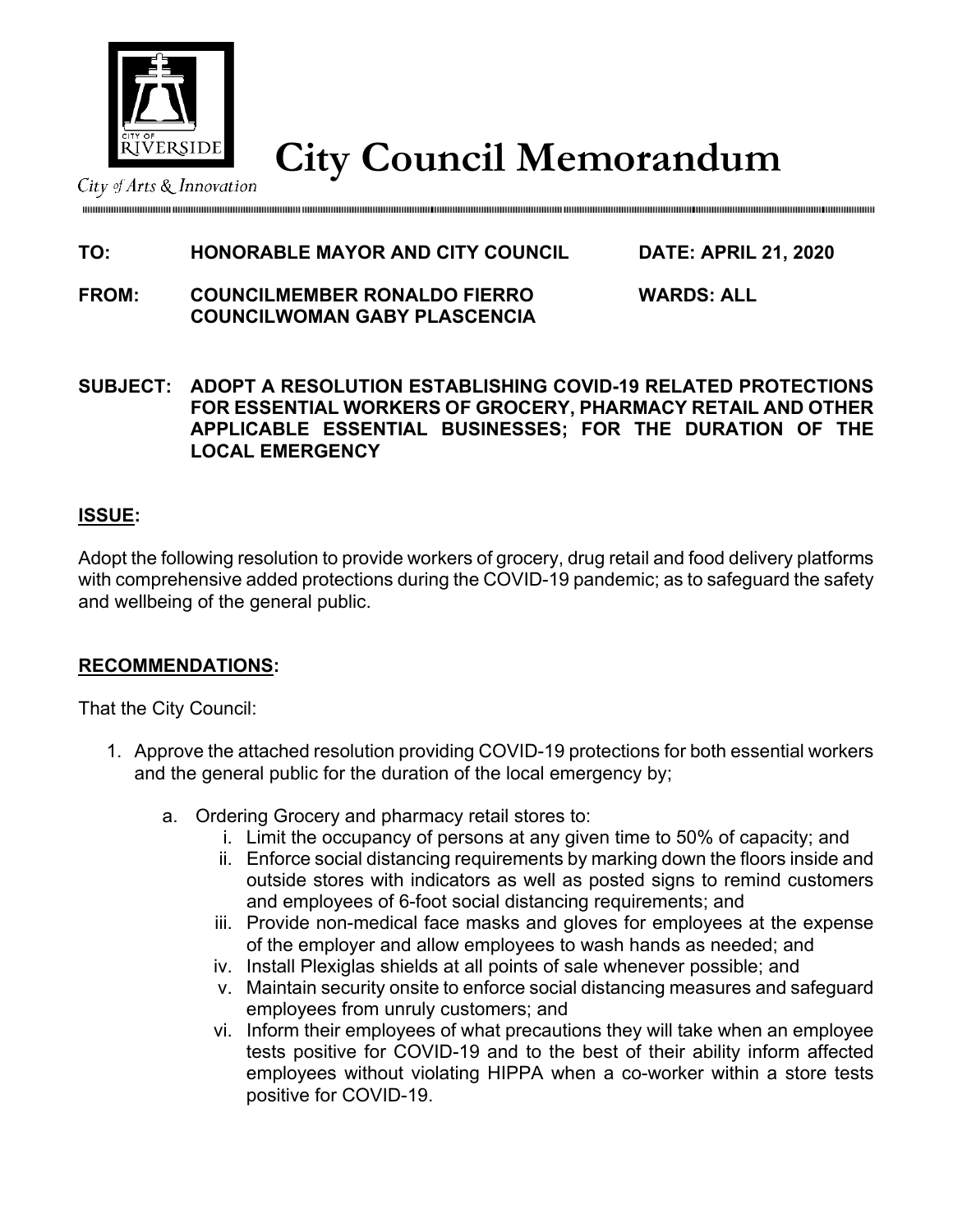b. Strongly encouraging all essential businesses, including grocery and convenience stores, to utilize their ability to refuse service to customers who aren't wearing face masks.

## **BACKGROUND:**

The City, pursuant to the police powers delegated to it by the Constitution of the State of California, has the authority to enact laws which promote the public health, safety and general welfare of its residents.

In accordance with Municipal Code Chapter 9.20.260, The City Council is empowered to enact ordinances, resolutions or rules to prevent against, mitigate, and prepare for aid in the response or recovery to all such foreseeable or unforeseeable emergencies and disasters. During a local emergency the City Council may promulgate orders and regulations necessary to provide for the protection of life and property, such orders and regulations and amendments and rescissions thereof shall be in writing and shall be given widespread publicity and notice.

On March 4th, 2020, California Governor Gavin Newsom declared a State of Emergency in California due to the threat of Coronavirus (COVID-19). On March 8th, 2020, Riverside County Public Health Officer declared a local health emergency based the imminent threat to public health from COVID-19 in Riverside County.

On March 17th, 2020, the Riverside City Council ratified a local emergency declaration in order to protect the public from COVID-19. Further actions ordered all bars, wineries and breweries to close and for restaurants to cut capacity to 50%. A previous order by the Riverside County Public Health Officer ordered the cancellation of all gatherings with an expected presence of 10 people or more, effectively closing most small businesses.

On March 19<sup>th</sup>, California Governor Gavin Newsom put in place a statewide a "Stay at Home" order, closing down all but essential businesses and telling over 40 million Californians to stay at home whenever possible.

The statewide order exempted businesses and the employees of said businesses that provide essential services – such as grocery stores, pharmacies, gas stations and others that provide for the critical infrastructure of the California.

On March 26<sup>th</sup>, the County Public Health Officer shared projections that at the current rates, Riverside County will see upwards of 50,000 COVID-19 cases and 1,000 deaths by the start of May, with hospitals filled to capacity by mid to late April.

On April 5<sup>th</sup>, the County Public Health Officer ordered that all residents leaving their homes to cover their face and prohibited all gatherings of individuals that are not family members that live in the same home.

# **DISCUSSION:**

In a matter of weeks, sweeping and comprehensive actions have been taken at the federal, state, county and local level in mobilization efforts to slow and limit the spread of an unprecedented pandemic, while also ensuring that vulnerable populations are able to stay in their homes and are not disproportionately affected by COVID-19.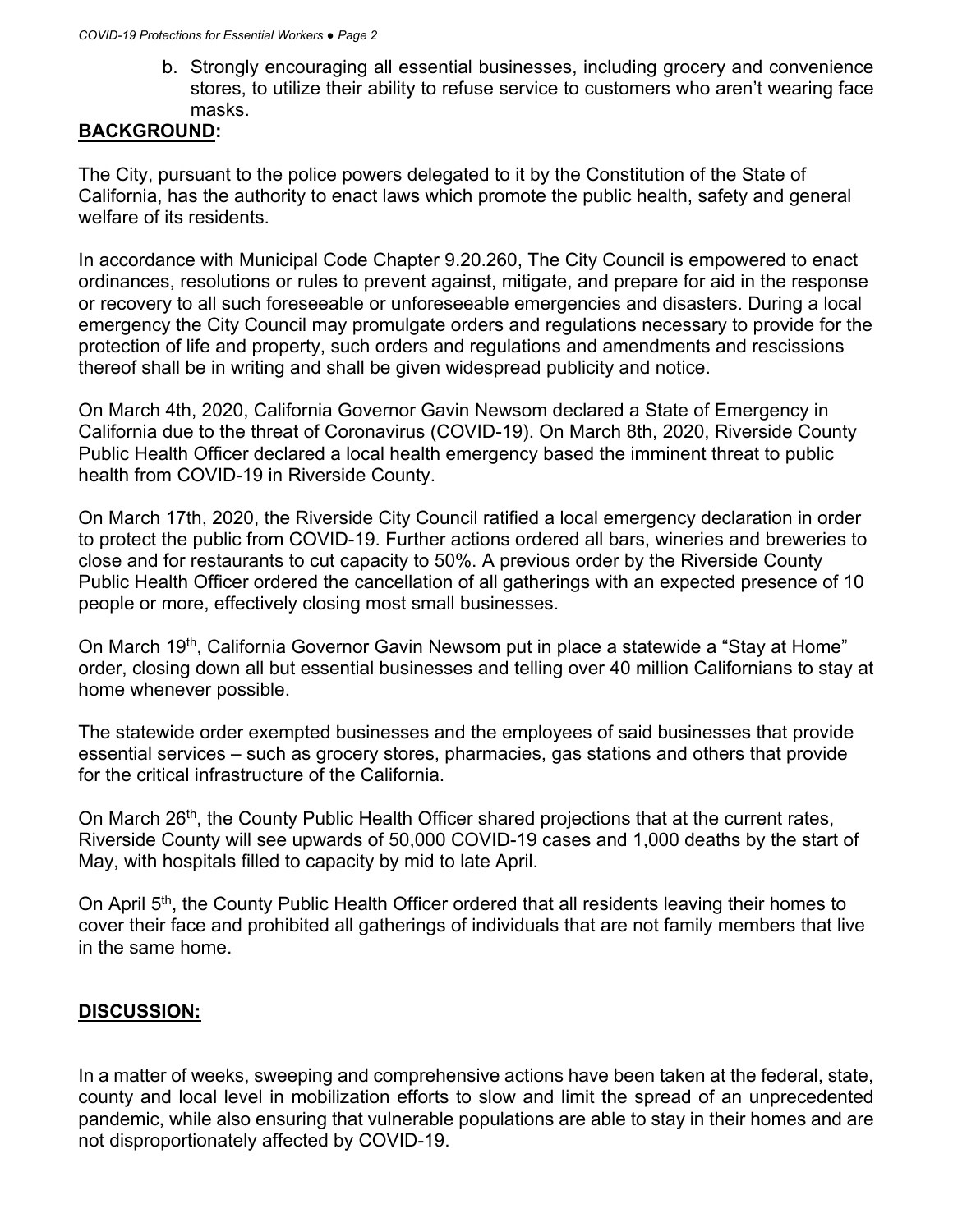#### *COVID-19 Protections for Essential Workers ● Page 3*

In result of these efforts, many businesses have closed and the restaurants that remain open are serving take-out with limited hours. However, grocery stores, farmers markets and pharmacy retail stores have remained open with very few mandated restrictions, serving as the only means for residents to purchase essential food items and feed their families. Fear and panic in response to the pandemic has resulted in long customer lines and very often large numbers of customers inside these stores. These conditions put essential workers and the general public at a greater risk of contracting the virus and increasing community spread.

The essential workers at these establishments are a key member of the front-line responders to this largely unprecedented public health emergency and are critical to ensuring that our community continues to have access to essential food and household items. While still clocking into work, many of these workers are facing the same challenges and hardships the rest of the public is, with increased childcare needs and possible caregiving for elderly relatives.

This resolution aims to enhance our efforts to safeguard public health and to provide further safety and protections for frontline workers and customers.

*Limiting Capacity:* The resolution calls for all grocery and pharmacy retail stores to restrict their occupancy at any given time to 50% of their capacity. This will ensure that stores are not crowded with frantic shoppers and will de-incentivize unneeded shopping trips.

*Enforcing Social Distancing Measures:* Many grocery stores within City limits have already instituted social distancing requirements within their stores. This ordinance calls for all grocery and pharmacy retail stores to mark down floors leading up to check-out and outside where lines form with six feet indicators. This can be as simple as tape on the floor.

*Providing Personal Protective Equipment:* The County of Riverside has ordered all residents to wear masks outside of their homes. This resolution will mandate that employers must provide non-medical face masks and gloves if requested by employees. The resolution also calls for grocery and pharmacy retail stores to install Plexiglas shields at all points of sale, when possible.

*No mask, no service Policy:* This builds upon the previous directive and encourages essential businesses throughout the City to utilize their ability to refuse service to customers that are not wearing a face mask. This resolution will not require that businesses refuse service for customers without masks but strongly encourages them to adopt such policies.

Prohibition of Retaliation and Possible Enforcement: Essential workers are protected from retaliation during the COVID-19 crisis. Employees that claim a violation of this article are entitled to bring an action in the Superior Court of the State of California against an Employer and may be awarded reinstatement, backpay or other legal or equitable relief the court may deem appropriate.

This resolution will provide much needed support to our frontline workers that don't have the luxury of working from home, having an increased chance of contracting the virus and spreading throughout the community and will provide consistency in our mission to slow the spread of COVID-19, decrease the burden on our healthcare system and save lives.

### **FISCAL IMPACT:**